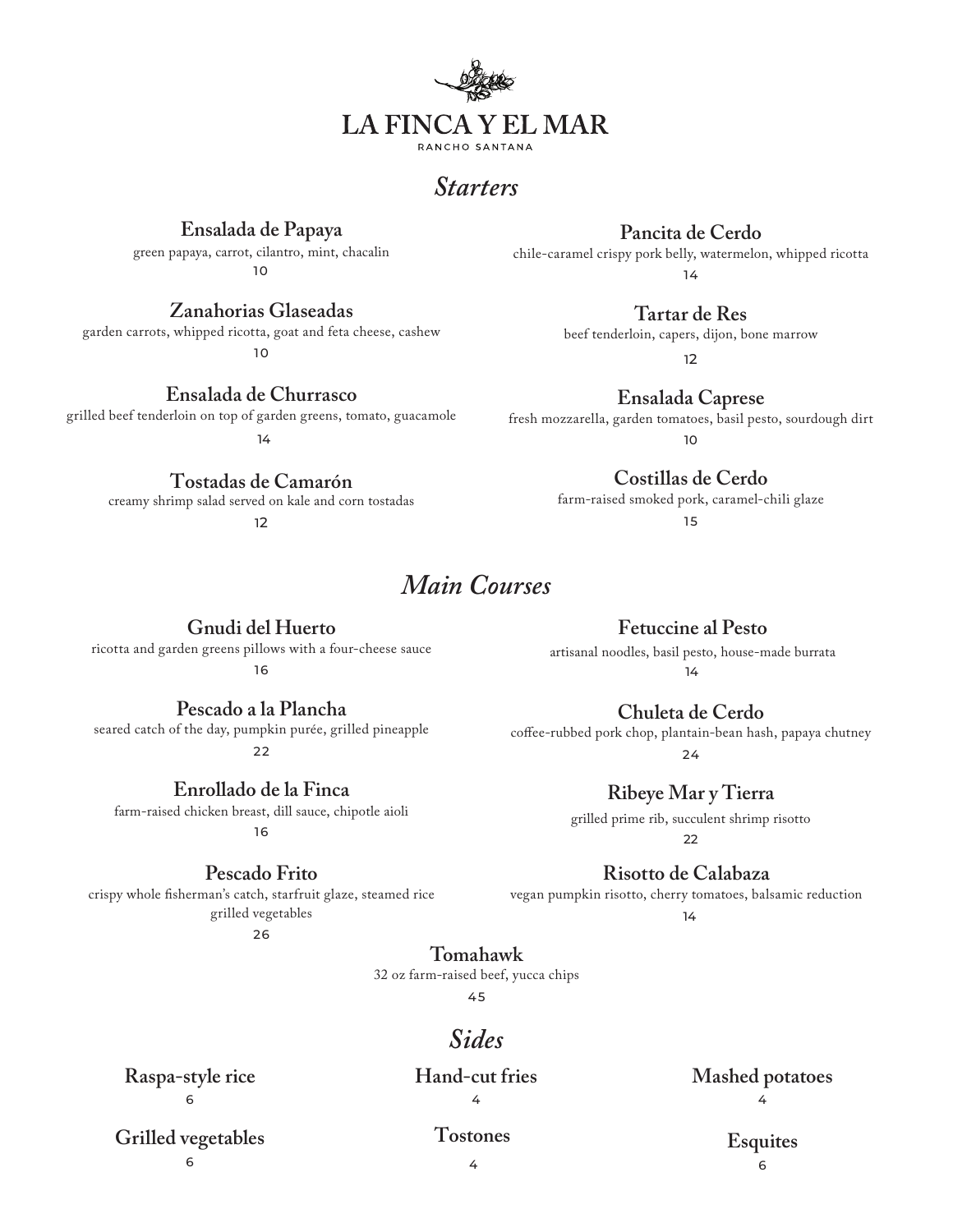

# *Desserts*

## **Opera**

almond biscuit, coffee syrup, chocolate ganache

7

## **Flan de Tamarindo**

garden tamarind, cayenne cookie

5

**Pie de Limón**

graham cracker crust, orchard lime

7

**Soufflé de Chocolate**

organic dark chocolate, ice cream 7

## **Helado Casero**

house-made ice cream

4